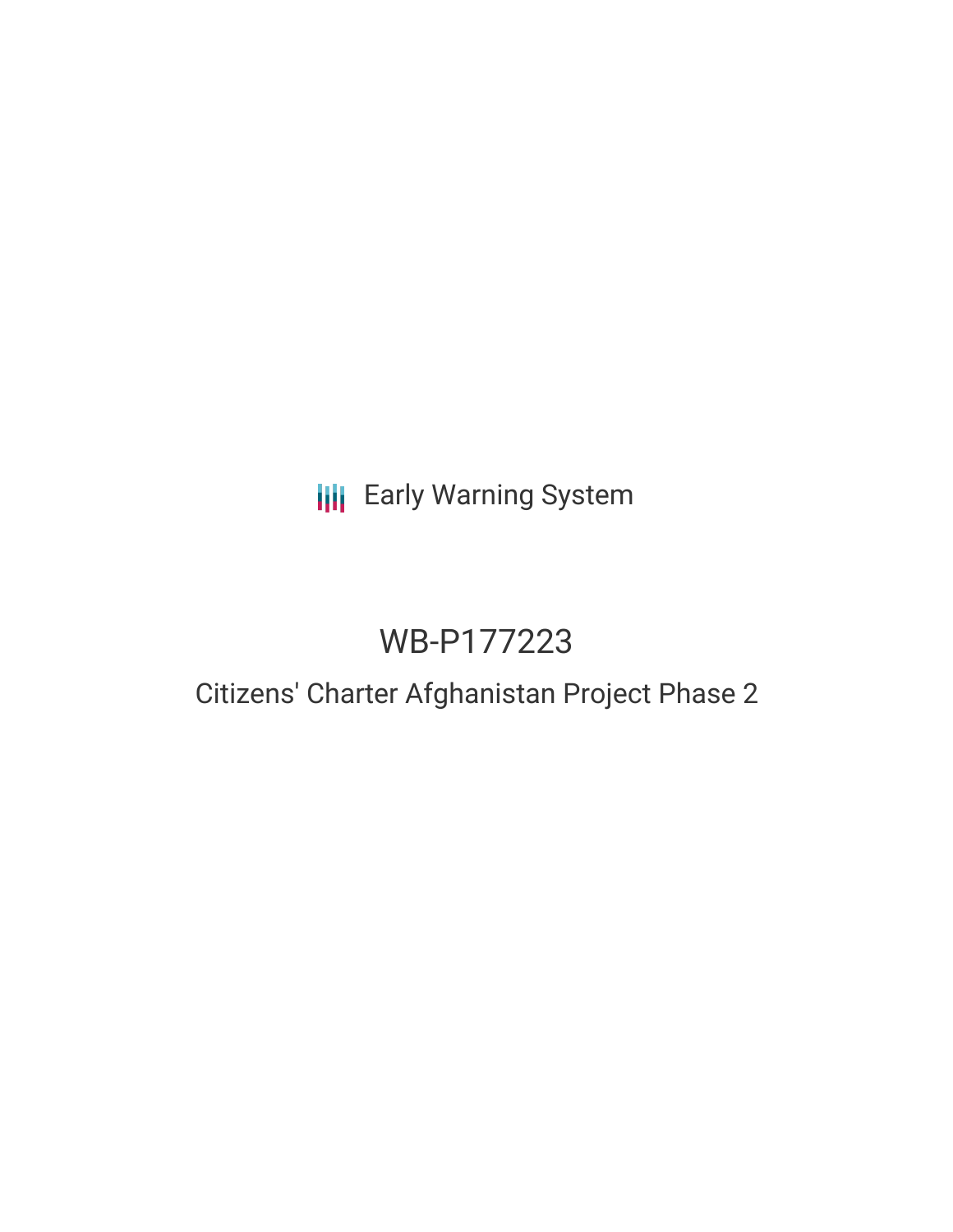

#### **Quick Facts**

| Afghanistan                        |
|------------------------------------|
| World Bank (WB)                    |
| Proposed                           |
| U                                  |
| Infrastructure, Law and Government |
| Loan                               |
| \$100.00 million                   |
| \$350.00 million                   |
|                                    |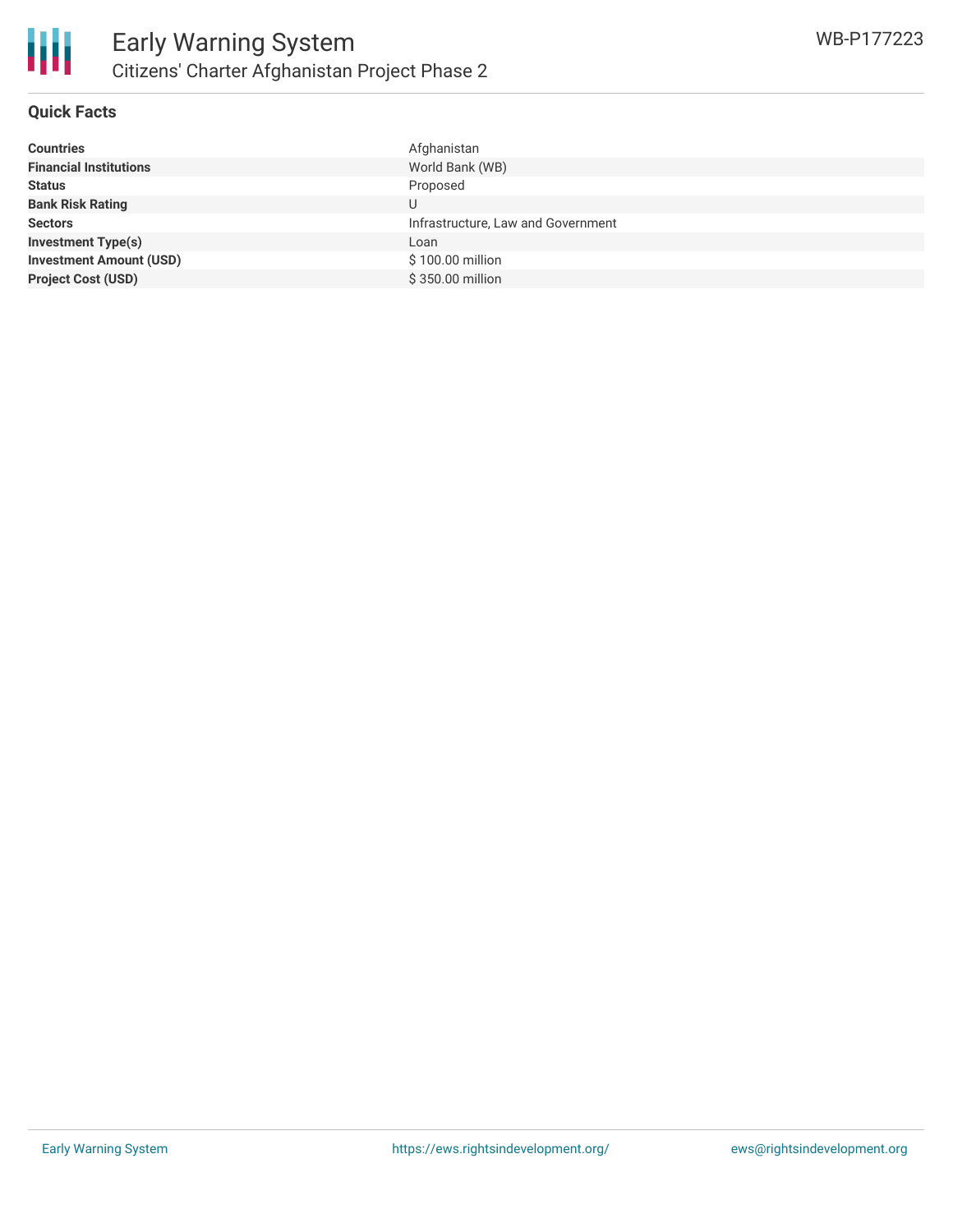

### **Project Description**

By the time of bank disclosure, no data and information is available.

The Project Development Objective is to improve the delivery of core infrastructure, emergency support, and social services to addit ional participating communities through strengthened Community Development Councils (CDCs).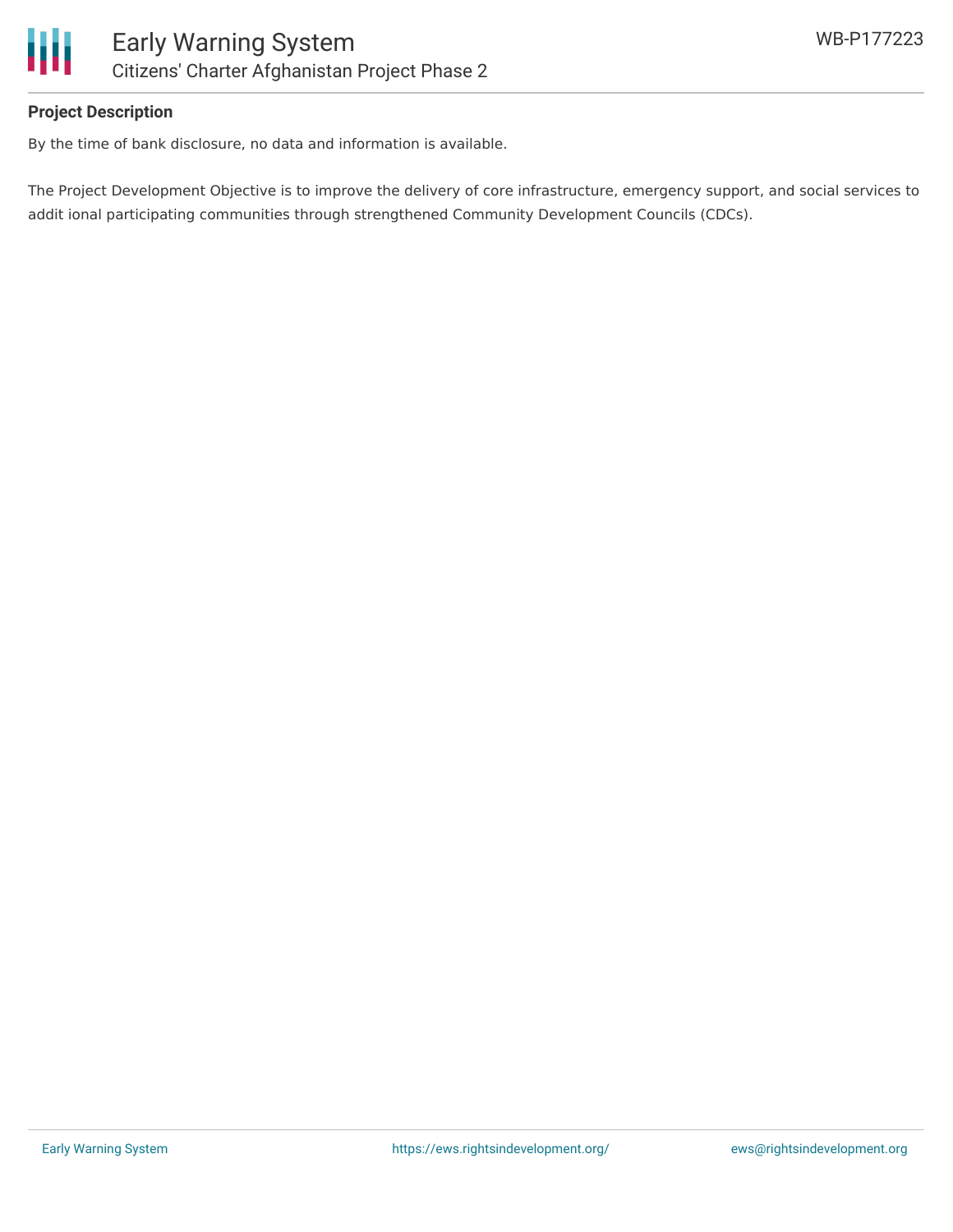

### **Investment Description**

World Bank (WB)